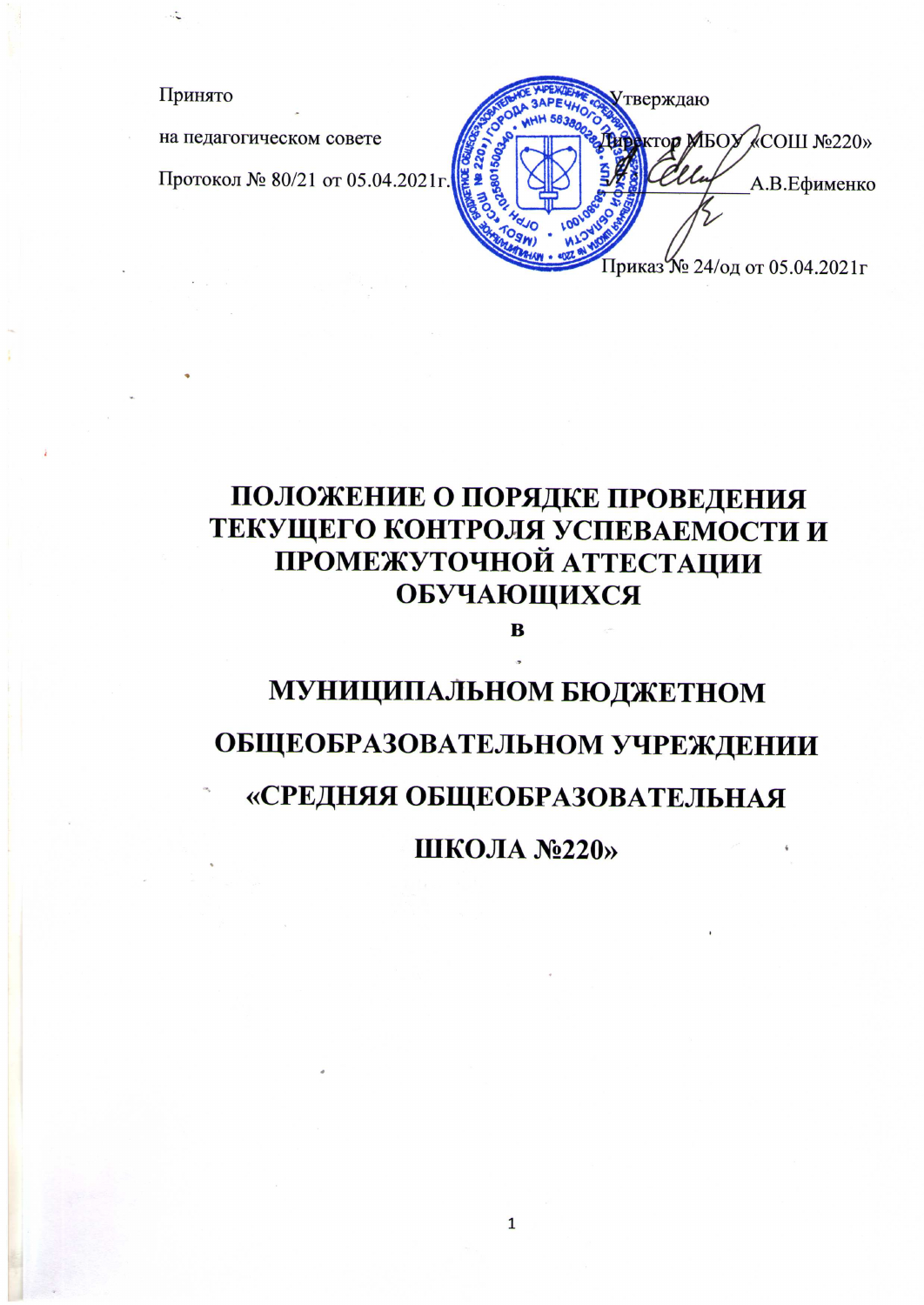#### 1. ОБЩИЕ ПОЛОЖЕНИЯ

1.1. Настоящее Положение разработано в соответствии с Федеральным законом от 29 декабря 2012 г. № 273-ФЗ "Об образовании в Российской Федерации" (с изменениями и дополнениями), Уставом ОУ и регламентирует содержание и порядок проведения текущего контроля успеваемости, промежуточной аттестации обучающихся ОУ по итогам учебного года.

1.2. Положение о порядке проведения текущего контроля успеваемости и промежуточной аттестации обучающихся (далее - Положение) рассматривается педагогическим советом ОУ, утверждается директором, если иное не предусмотрено Уставом ОУ.

1.3. С Положением должны быть ознакомлены все участники образовательных отношений.

1.4. Целью текущего контроля успеваемости и промежуточной аттестации является: - обеспечение социальной защиты обучающихся, соблюдение их прав и свобод в части регламентации учебной загруженности в соответствии с санитарными правилами и нормами, уважения их личности и человеческого достоинства;

- установление фактического уровня теоретических знаний обучающихся по предметам учебного плана ОУ, их практических умений и навыков; соотнесение этого уровня с требованиями программы и федерального государственного образовательного стандарта на всех уровнях обучения;

- контроль выполнения учебных программ и календарно-тематического графика изучения учебных предметов, курсов, дисциплин (модулей).

1.5. Текущий контроль успеваемости и промежуточная аттестация обучающихся проводится на основе принципов объективности, беспристрастности. Оценка результатов освоения обучающимися образовательных программ осуществляется в зависимости от достигнутых обучающимися результатов и не может быть поставлена в зависимость от формы получения образования, формы обучения, факта пользования платными дополнительными образовательными услугами и иных подобных обстоятельств.

1.6. Текущий контроль успеваемости - это систематическая проверка знаний обучающихся, которая проводится педагогическим работником на учебных занятиях в соответствии с образовательной программой (текущее оценивание, контрольные и самостоятельные работы, в том числе, административные контрольные работы), оценивание за четверть, полугодие.

 $1.7.$ Промежуточная аттестация обучающихся ЭТО нормативно регламентированная деятельность педагогических работников и (или) иных ДОЛЖНОСТНЫХ лип OY. заключающаяся установлении  $\, {\bf B}$ соответствия индивидуальных образовательных достижений обучающихся планируемым результатам освоения образовательной программы на момент окончания учебного года и завершающаяся принятием решения о возможности, формах и условиях продолжения обучения аттестуемых лиц в данном ОУ.

#### $2.$ **CHCTEMA ОЦЕНИВАНИЯ** ОБУЧАЮЩИХСЯ ПРИ **ТЕКУЩЕМ** УСПЕВАЕМОСТИ И ПРОМЕЖУТОЧНОЙ АТТЕСТАЦИИ **КОНТРОЛЕ ОБУЧАЮЩИХСЯ**

2.1. При текущем контроле успеваемости и промежуточной аттестации обучающихся используется балльная система оценивания результатов освоения

 $\overline{2}$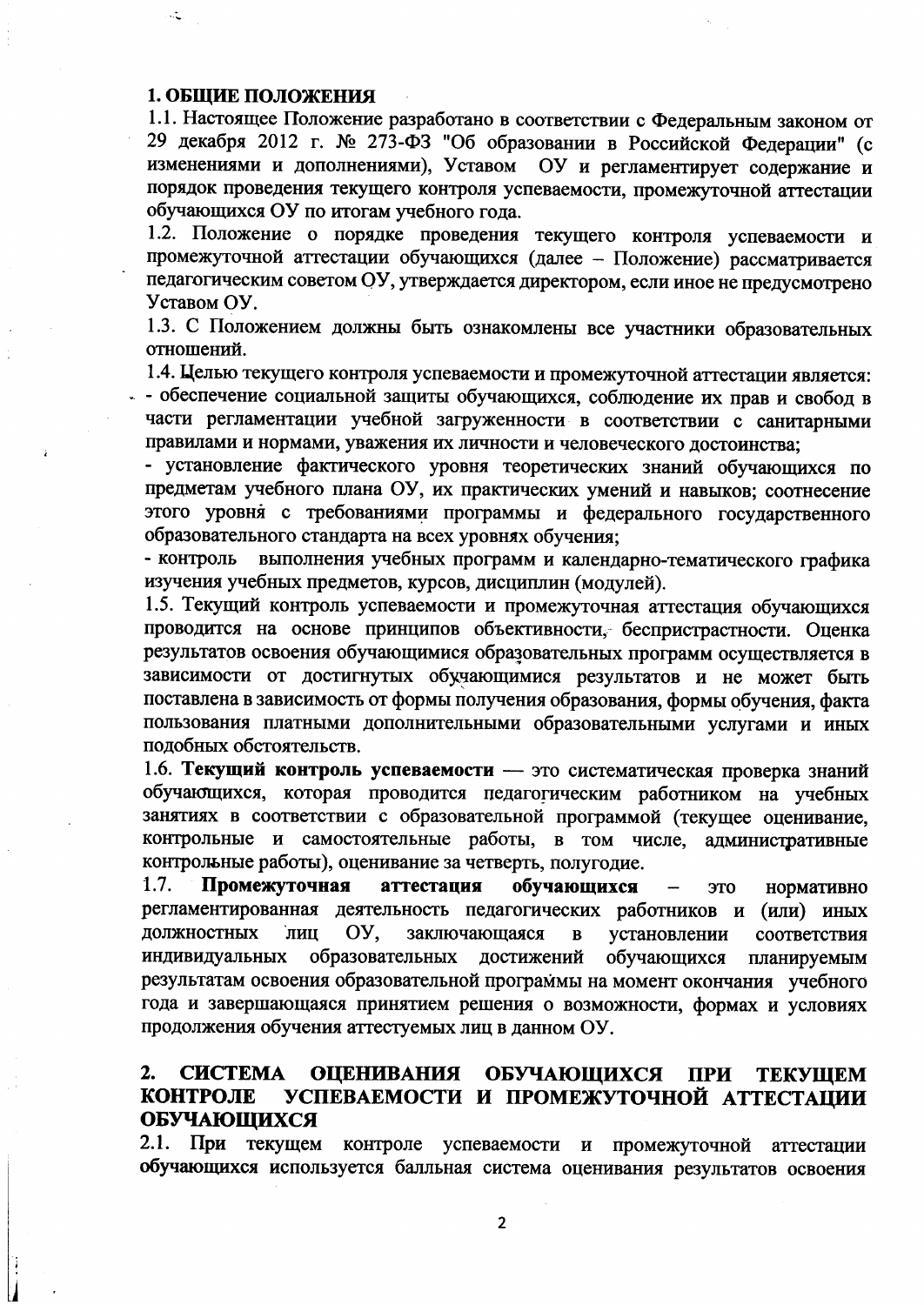образовательных программ (5 - «отлично», 4 - «хорошо», 3 - «удовлетворительно», 2, 1 - «неудовлетворительно»).

2.2. Балльная система оценивания используется по всем учебным предметам, курсам, дисциплинам (модулям) учебного плана ОУ (если иное не предусмотрено методическими рекомендациями федерального и регионального уровней).

2.3. В первом классе при проведении текущего контроля успеваемости и промежуточной аттестации используется качественная оценка усвоения образовательной программы без фиксации их достижений в классных журналах в виле отметок.

2.4. При балльной системе оценивания обучающихся всех уровней обучения применяются следующие общедидактические критерии:

Отметка «5 (отлично)» ставится в случае:

- знания, понимания, глубины усвоения обучающимся всего объёма программного материала;

- умения выделять главные положения в изученном материале, на основании фактов и примеров обобщать, делать выводы, устанавливать межпредметные и внутрипредметные связи, творчески применять полученные знания в незнакомой ситуации;

- отсутствия ошибок и недочётов при воспроизведении изученного материала, при устных ответах, устранения отдельных неточностей с помощью дополнительных вопросов педагога;

- соблюдения культуры письменной и устной речи, правил оформления письменных работ.

#### Отметка «4 (хорошо)» ставится в случае:

- знания всего изученного материала;

- умения выделять главные положения в изученном материале, на основании фактов и примеров обобщать, делать выводы, устанавливать межпредметные и внутрипредметные связи, применять полученные знания на практике;

- наличия незначительных (негрубых) ошибок при воспроизведении изученного материала;

- соблюдения основных правил культуры письменной и устной речи, правил оформления письменных работ.

#### Отметка «З (удовлетворительно)» ставится в случае:

- знания и усвоения материала на уровне минимальных требований программы, затруднения самостоятельном воспроизведении, необходимости при незначительной помощи учителя;

- умения работать на уровне воспроизведения, затруднения при ответах на видоизменённые вопросы;

- наличия 1-2 грубых ошибок, нескольких негрубых при воспроизведении изученного материла;

- незначительного несоблюдения основных правил культуры письменной и устной речи, правил оформления письменных работ.

#### Отметка «2 (неудовлетворительно)» ставится в случае:

- знания и усвоения учебного материала на уровне ниже минимальных требований программы;

- отсутствия умения работать на уровне воспроизведения, затруднения при ответах на стандартные вопросы;

3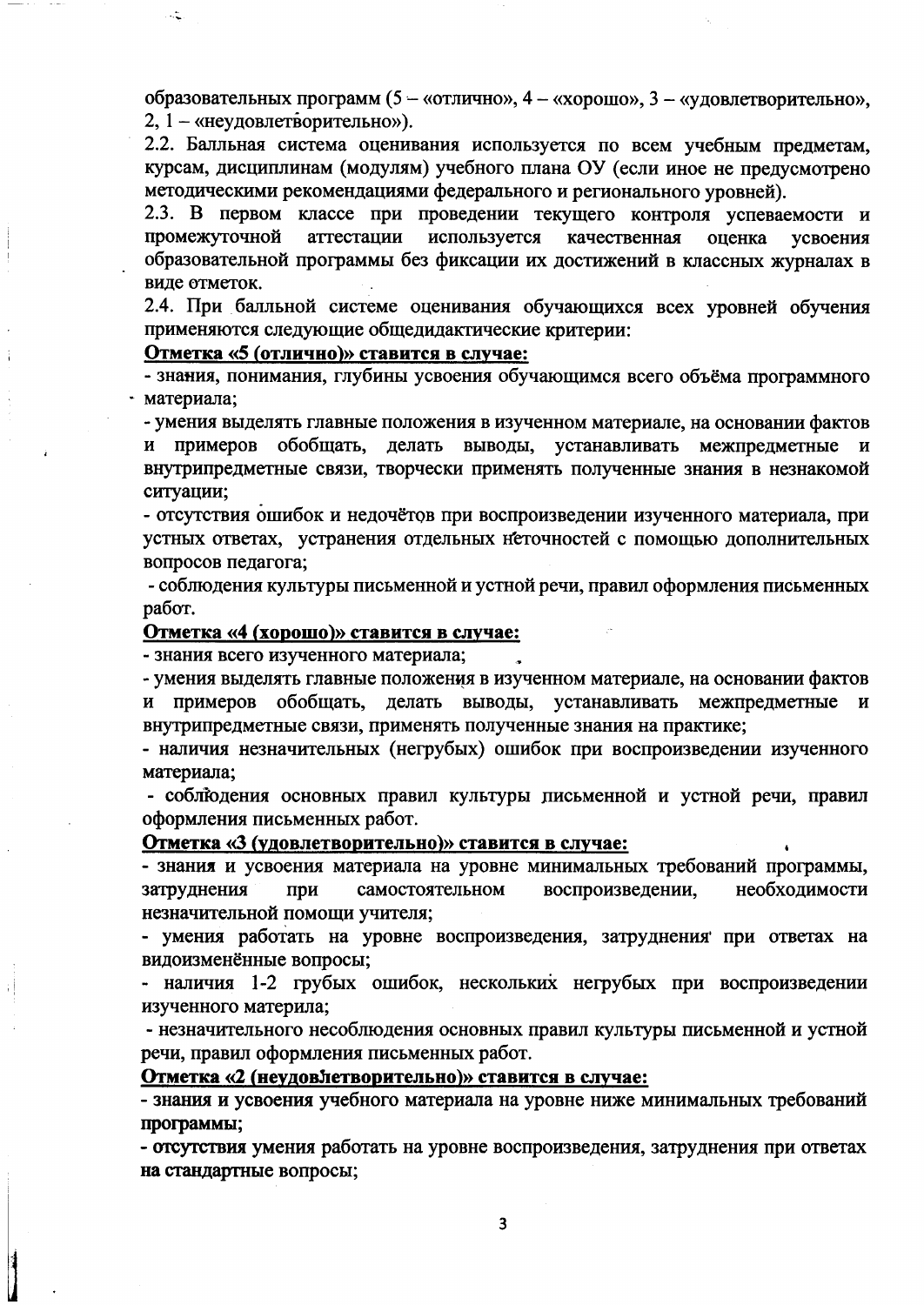наличия нескольких грубых ошибок, большого числа негрубых При воспроизведении изученного материала:

- значительного несоблюдения основных правил культуры письменной и устной речи, правил оформления письменных работ.

#### Отметка «1 (неудовлетворительно)» ставится в случае:

 $\mathcal{L}$ 

-отказ обучающегося **OT** ответа. выполнения работы. теста. отсутствие выполненного (в том числе, домашнего) задания.

### 3. ТЕКУЩИЙ КОНТРОЛЬ УСПЕВАЕМОСТИ ОБУЧАЮЩИХСЯ

3.1. Текущий контроль успеваемости обучающихся проводится в течение учебного периода (четверти, полугодия) с целью систематического контроля уровня освоения учащимися тем, разделов, глав образовательных программ за оцениваемый период, динамики достижения предметных и метапредметных результатов.

3.2. Формами текущего контроля усвоения содержания образовательных программ могут являться:

письменная проверка - домашние, проверочные, лабораторные. практические. контрольные. творческие работы: письменные отчеты  $\mathbf{o}$ наблюдениях; ответы на вопросы теста; сочинения, изложения, диктанты, рефераты, стандартизированные письменные работы, создание (формирование) электронных баз данных и т.д.;

- устная проверка - устный ответ на один или систему вопросов в форме рассказа, беседы, собеседования, выразительное чтение (в том числе, наизусть), стандартизированные устные работы и т.д.;

- комбинированная проверка - сочетание письменных и устных форм, проверка с использованием электронных систем тестирования, изготовление макетов, действующих моделей, защита проектов, самоанализ, самооценка, наблюдение.

3.3. Порядок, формы, периодичность, количество обязательных мероприятий при проведении текущего контроля успеваемости обучающихся определяются педагогическими работниками и отражаются в рабочих программах и календарнотематических планах. Заместитель руководителя по УВР анализирует ход текущего контроля успеваемости обучающихся, при необходимости оказывает методическую помощь в его проведении.

3.4. При проведении текущего контроля успеваемости необходимо учесть:

- контрольные мероприятия проводятся во время учебных занятий в рамках учебного расписания;

- продолжительность контрольного мероприятия не должна превышать времени одного урока;

- в соответствии с возрастными и санитарно-гигиеническими нормами контрольное мероприятие рекомендовано проводить не ранее второго урока и не позднее четвертого урока;

- содержание контрольных материалов должно соответствовать требованиям ФГОС начального и основното общего образования, ФКГОС, рабочим программам.

3.5. Успеваемость обучающихся, занимающихся по индивидуальному учебному плану, подлежит текущему контролю по учебным предметам, включенным в этот план.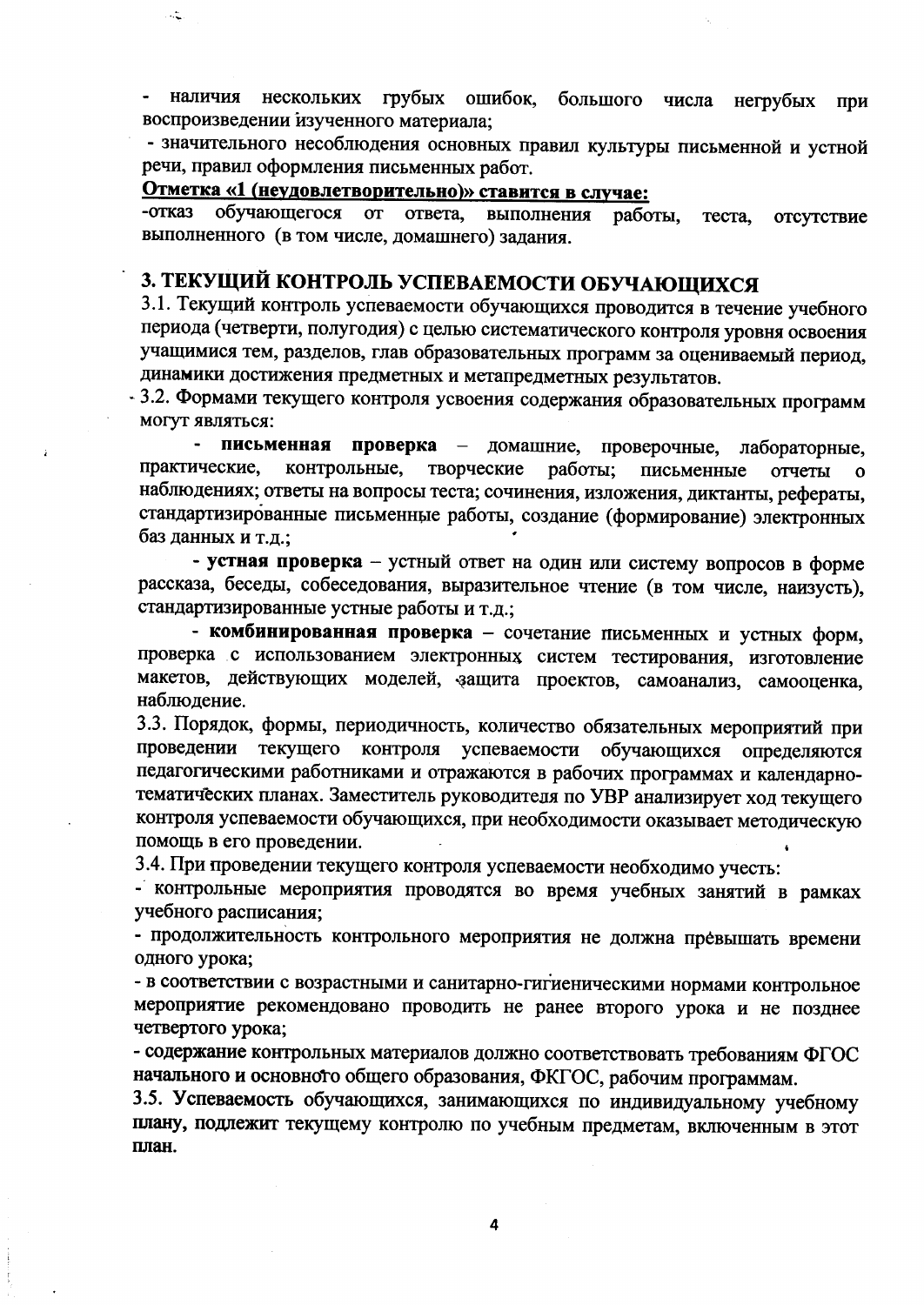3.6. Текущий контроль обучающихся, временно находящихся в санаторных школах, реабилитационных общеобразовательных учреждениях, осуществляется в этих ОУ и учитывается при выставлении отметок за четверть или полугодие.

 $\ddot{\cdot}$ 

3.7. Текущие отметки успеваемости обучающихся ежедневно заносятся в классный журнал и в дневники обучающихся.

3.8. Письменные самостоятельные, фронтальные, групповые другие работы обучающего характера после анализа и оценивания не требуют обязательного переноса отметок в классный журнал.

3.9. Не допускается выставление неудовлетворительных отметок обучающимся сразу после пропуска занятий по уважительной причине.

3.10. При выставлении неудовлетворительной отметки обучающемуся, учительпредметник должен запланировать повторный опрос данного обучающегося на следующих уроках с выставлением отметки.

3.11. Письменные контрольные работы обучающихся хранятся педагогическим работником в течение учебного года.

3.12. В случае если творческая работа является домашним заданием, учитель вправе устанавливать сроки сдачи работы. Нарушение срока сдачи работы на одну неделю даёт право учителю снизить отметку на один балл, более чем на одну неделю - не принимать работу и выставить в журнал отметку «1».

3.13. Обучающиеся, освобождённые от занятий физической культурой по медицинским показаниям на неделю, месяц, четверть, год, изучают теоретическую часть программы, оцениваются на основе различных форм устного и письменного опроса, рефератов. О форме текущего контроля по физкультуре учитель сообщает обучающемуся заранее.

3.14. Отсутствие обучающегося на предыдущем уроке не освобождает его от текущего оценивания успеваемости. Восполнение обучающимся знаний по пропущенному материалу производится самостоятельно или по его просьбе при помощи учителя.

3.15. Пропуск обучающимся занятий, на которых было запланировано проведение контрольных работ, не освобождает обучающегося от выполнения пропущенной контрольной работы по теме. Педагогический работник выделяет для этого время на следующем проведения уроке ИЛИ  $\mathbf{B}$ период индивидуально-групповых консультаций.

3.16. Ответственность за прохождение пропущенного учебного материала возлагается на обучающегося, его родителей (законных представителей), учителяпредметника.

3.17. Предметы, формы, порядок и сроки проведения административного контроля определяются педагогическим советом не позднее 10 сентября текущего года из числа предметов, изучавшихся в данном учебном году в рамках учебного плана, утверждаются приказом по ОУ.

3.18. Отметка за четверть, полугодие также является формой текущего оценивания. Отметка при четвертной, полугодовой аттестации является единой и отражает в обобщённом виде все стороны освоения образовательной программы обучающимся за текущий учебный период (четверть, полугодие).

3.19. Выставление отметки за четверть, полугодие может сопровождаться выполнением обучающимися контрольных работ, тестов. Проведение контрольных работ осуществляется в соответствии с рабочими программами учителей или в соответствии с планом внутренней оценки качества образования ОУ.

5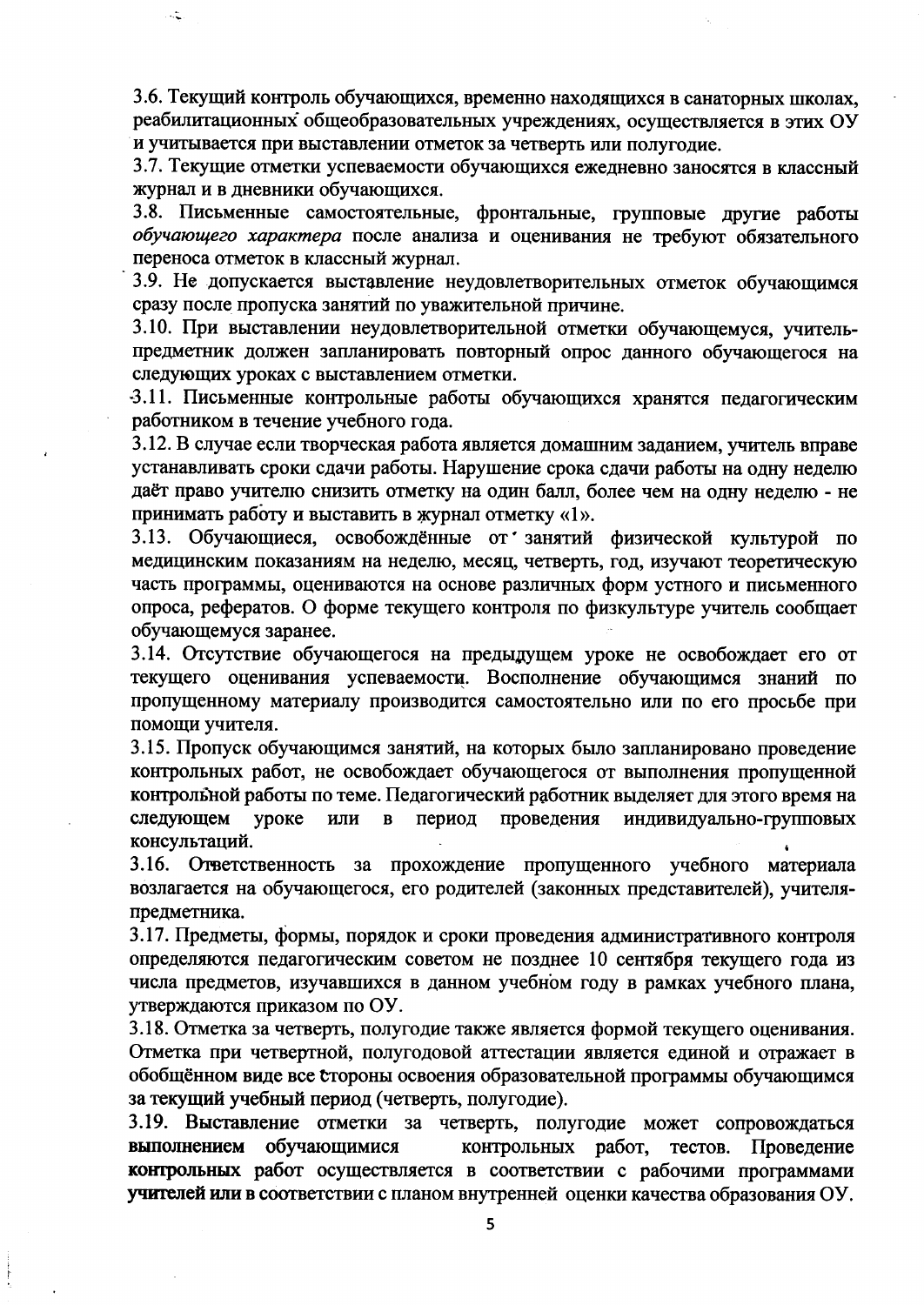3.20. Отметки, полученные обучающимся за изучение наиболее важных тем, за выполнение самостоятельных, проверочных, творческих, лабораторных, тестовых тематических работ и контрольных работ имеют определяющее значение при выставлении отметки за учебный период.

3.21. Отметки по учебным предметам, курсам, дисциплинам (модулям) за учебный период (четверть, полугодие) выставляются в классный журнал за 2 дня до окончания периода.

3.22. Четвертные отметки выставляются при наличии трёх и более текущих отметок за соответствующий период, полугодовые отметки выставляются при наличии пяти и более текущих отметок за соответствующий период.

3.23. Оценивание обучающихся проводится:

- по итогам четверти во 2-9 классах;

 $\mathbf{r}$ 

- по итогам полугодия в 10-11 классах.

3.24. При выведении отметки за четверть, полугодие осуществляется личностно учитывающий динамику ориентированный подход, индивидуальных образовательных достижений обучающегося в соответствии с планируемыми результатами освоения образовательной программы.

3.25. Для обучающихся, ранее не изучавших или изучавших другой иностранный язык, удовлетворительная отметка выставляется на основе базовых умений читать, переводить с учетом продвижения относительно себя.

3.26. Обучающиеся, изучающие предметы учебного плана в формах семейного самообразования, очно-заочной формы оцениваются согласно обучения. Положениям ОУ о данных формах обучения.

3.27. Четвертное (полугодовое) оценивание обучающихся, пропустивших по какимлибо причинам более половины учебного времени, не имеющих необходимого количества отметок, может быть перенесено на две недели следующего учебного периода. Родители в письменной форме информируют образовательное учреждение о желании получить отметку за четверть (полугодие) в дополнительные сроки. Заместителем директора по УВР составляется график проведения контрольных мероприятий для данного обучающегося, директором ОУ издаётся приказ.

3.28. Вопрос об оценивании обучающихся, пропустивших по каким-либо причинам более половины учебного времени, не имеющих необходимого количества отметок, приступивших к обучению в ОУ в конце учебного периода (четверти, полугодия) решается в индивидуальном порядке: по согласованию с родителями (законными консультации учителями-предметниками, представителями) проводятся тематический контроль до завершения учебного периода.

3.29. Классные руководители доводят до сведения родителей (законных об отметках за четверть (полугодие) путём представителей) информацию выставления четвертных (полугодовых) отметок в дневники обучающихся. Классный руководитель проверяет наличие подписи родителей (законных представителей) об ознакомлении с результатами оценивания, в том числе неудовлетворительного, в течение первой учебной недели следующего учебного периода.

#### 4. ПРОМЕЖУТОЧНАЯ АТТЕСТАЦИЯ ОБУЧАЮЩИХСЯ

4.1. Промежуточная аттестация - это отметка, полученная обучающимся за год.

4.2. Промежуточная аттестация также может сопровождаться выполнением контрольных работ, тестов. Проведение обучающимися контрольных работ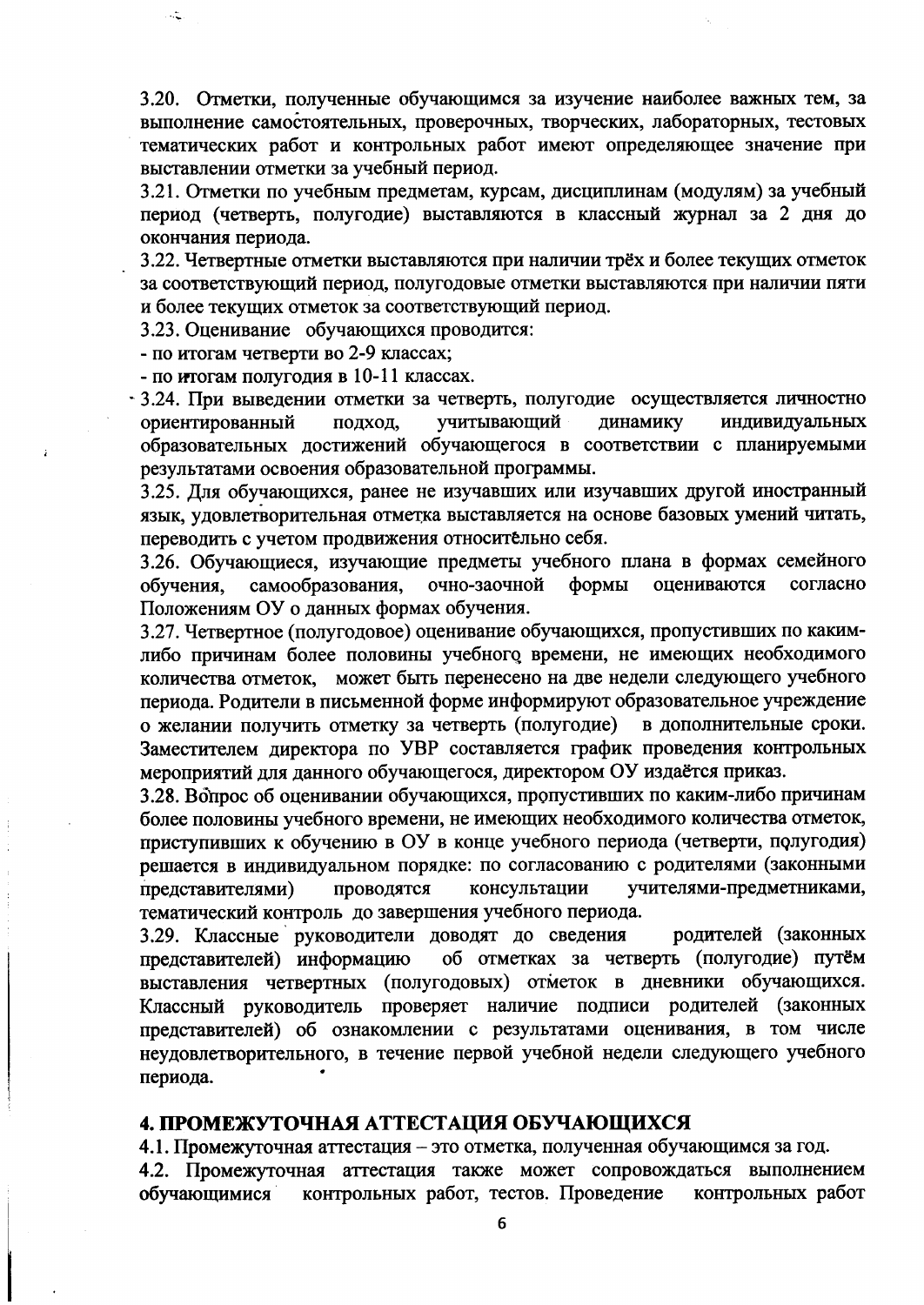осуществляется в соответствии с рабочими программами учителей или в соответствие

с планом внутренней оценки качества образования ОУ.

4.3. Отметки по учебным предметам, курсам, дисциплинам (модулям) за учебный год выставляются в классный журнал не позднее 2 дней до окончания учебного года. 4.4. При выведении отметки за год также осуществляется личностно ориентированный учитывающий динамику индивидуальных подход, образовательных достижений обучающегося в соответствии с планируемыми результатами освоения образовательной программы.

4.5. Для обучающихся, ранее не изучавших или изучавших другой иностранный язык, удовлетворительная отметка за год выставляется на основе базовых умений читать, переводить с учетом продвижения относительно себя.

4.6. Обучающиеся, изучающие предметы учебного плана в формах семейного очно-заочной оцениваются обучения. самообразования, формы согласно Положениям о данных формах обучения.

4.7. Вопрос о промежуточной аттестация обучающихся, пропустивших по какимлибо причинам более половины учебного года, не имеющих необходимого количества отметок, приступивших к обучению в ОУ в конце учебного года, решается в индивидуальном порядке: по согласованию с родителями (законными проводятся представителями) консультации учителями-предметниками, тематический контроль и (или) промежуточная аттестация до завершения учебного периода.

4.8. Обучающиеся, не посещающие ОУ (не изучающие какие-либо учебные предметы) по каким-либо причинам, считаются имеющими академическую задолженность.

4.9. Годовые отметки выставляются на основе четвертных, полугодовых отметок как среднее арифметическое с учетом годовой письменной (контрольная работа, диктант, изложение с творческим заданием, сочинение, тест и т.д.) или устной (проверка техники чтения, защита реферата, зачет, собеседование т.д.) работы.

4.10. При проведении годовой письменной или устной работы необходимо учесть:

- работа проводится во время учебных занятий в рамках учебного расписания;

- продолжительность контрольного мероприятия не должна превышать времени одного урока;

- в соответствии с возрастными и санитарно-гигиеническими нормами контрольное мероприятие проводится не ранее второго урока и не позднее четвертого урока;

- материалы для проведения годовой письменной или устной работы готовятся педагогическими работниками;

- содержание контрольных материалов должно соответствовать требованиям ФГОС начального и основного общего образования, ФКГОС, рабочих программ.

4.11. Годовая письменная или устная работа для обучающихся с ограниченными возможностями здоровья проводится с учетом их психофизиологического состояния и возможностей.

заболевшим 4.12. Обучающимся, **BO** время контрольных мероприятий, предоставляется возможность прохождения годовой письменной или устной работы в дополнительное время.

4.13. Обучающимся, выезжающим на учебно-тренировочные сборы, олимпиады школьников, российские или международные спортивные соревнования, конкурсы, смотры и иные подобные мероприятия, а также отъезжающим на постоянное место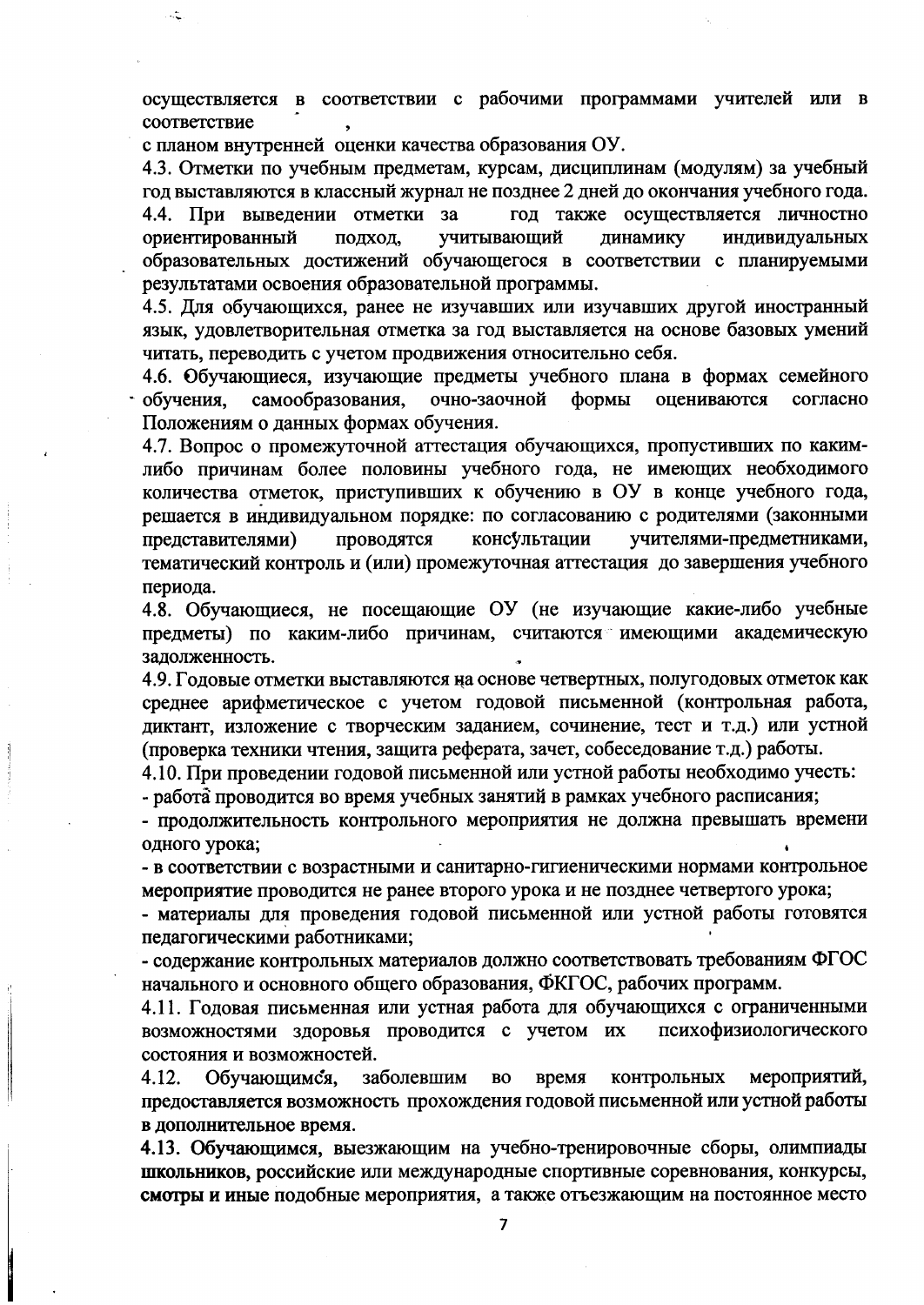жительства за рубеж могут быть по заявлению обучающихся (их законных представителей) изменены сроки и порядок проведения годовой письменной или устной работы.

 $\mathcal{L}$ 

4.14. Результаты годовой письменной или устной работы обучающихся отражаются в классных журналах в разделах тех учебных предметов, по которым она проводилась.

4.15. Классные руководители доводят до сведений родителей (законных представителей) итоги промежуточной аттестации за год.

4.16. Итоговые отметки по всем предметам учебного плана выставляются в личное дело обучающегося и являются, в соответствии с решением педагогического совета, основанием для перевода в следующий класс, для допуска к государственной итоговой аттестации.

4.17. Заявления обучающихся и их родителей (законных представителей), не согласных с результатами годовой промежуточной аттестации и итоговой отметкой по учебному предмету, рассматриваются конфликтной комиссией образовательного учреждения в установленном порядке.

4.18. Итоги годовой промежуточной аттестации обучающихся обсуждаются на заседаниях педагогического совета.

### 5. ПОРЯДОК ЛИКВИДАЦИИ АКАДЕМИЧЕСКОЙ ЗАДОЛЖЕННОСТИ И ПЕРЕВОДА ОБУЧАЮЩИХСЯ В СЛЕДУЮЩИЙ КЛАСС

5.1. Обучающиеся, освоившие в полном объёме соответствующую часть образовательной программы, переводятся в следующий класс.

5.2. Неудовлетворительные результаты промежуточной аттестации («2» за год) по одному или нескольким учебным предметам, курсам, дисциплинам (модулям) образовательной программы или непрохождение промежуточной аттестации при отсутствии уважительных причин признаются академической задолженностью.

5.3. Обучающиеся обязаны ликвидировать академическую задолженность. Ответственность за ликвидацию обучающимися академической задолженности возлагается на их родителей (законных представителей).

5.4. Обучающиеся, имеющие академическую задолженность, вправе пройти промежуточную аттестацию по соответствующему учебному предмету, курсу, дисциплине (модулю) не более двух раз в сроки, определяемые ОУ, в пределах одного года с момента образования академической задолженности.

5.5. При ликвидации академической задолженности в первый раз учитель готовит задание, проводит и оценивает контрольную работу самостоятельно. При ликвидации академической задолженности во второй раз в ОУ создается комиссия.

5.6. Образовательное учреждение создает условия обучающимся для ликвидации академической задолженности и обеспечивает контроль своевременности ее ликвидации.

5.7. ОУ по итогам года издает приказ об организации ликвидации академической задолженности в ОУ. В приказе указываются списки обучающихся, имеющих академическую задолженность по учебным предметам, дисциплинам (модулям), график и сроки ликвидации академической задолженности, ответственные педагогические работники для первой пересдачи и состав комиссии для второй пересдачи академической задолженности.

5.8. Не допускается взимание платы с обучающихся за прохождение промежуточной аттестации.

8